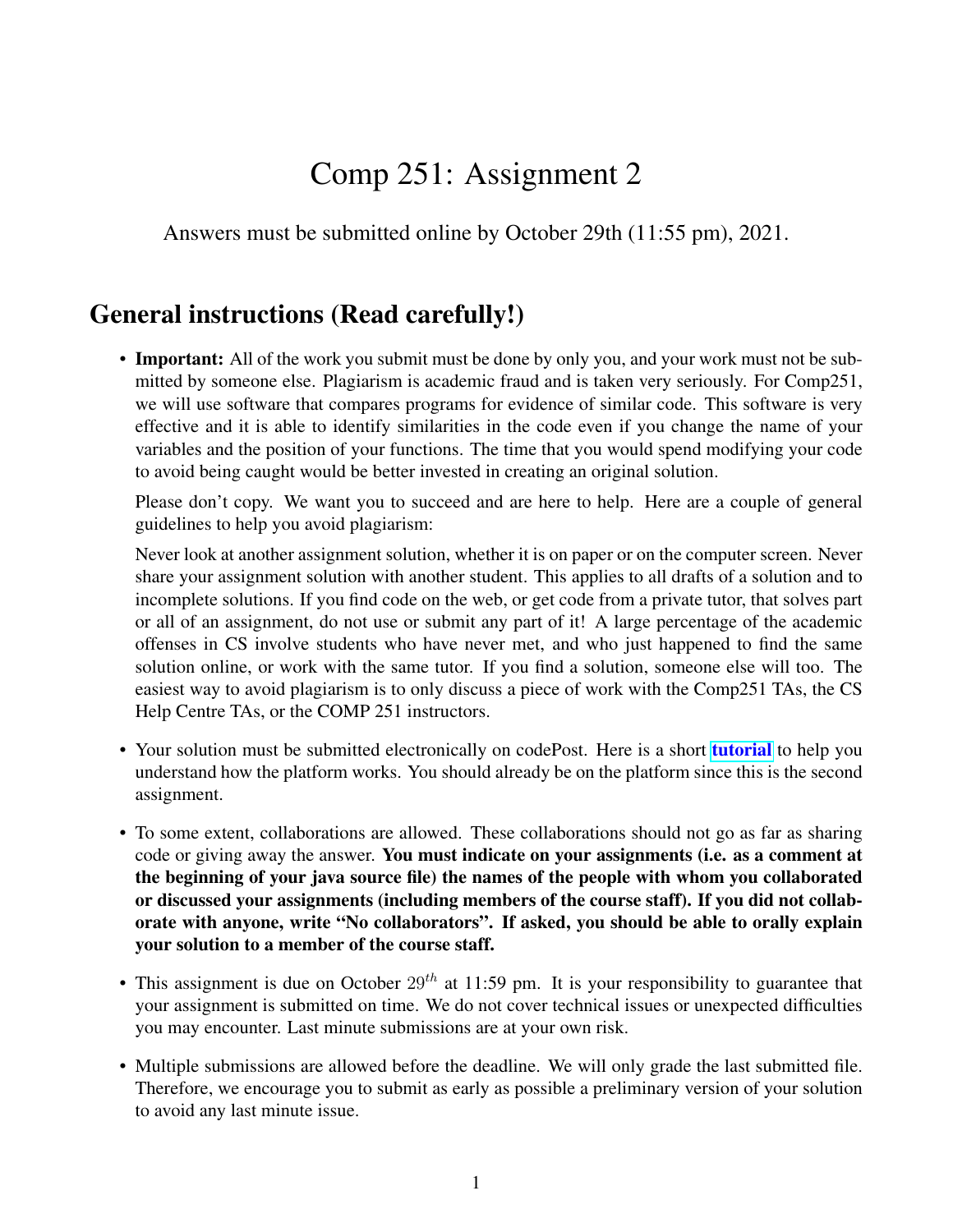- Late submissions can be submitted for 24 hours after the deadline, and will receive a flat penalty of 20%. We will not accept any submission more than 24 hours after the deadline. The submission site will be closed, and there will be no exceptions, except medical.
- In exceptional circumstances, we can grant a small extension of the deadline (e.g. 24h) for medical reasons only. However, such request must be submitted before the deadline, and justified by a medical note from a doctor, which must also be submitted to the McGill administration.
- Violation of any of the rules above may result in penalties or even absence of grading. If anything is unclear, it is up to you to clarify it by asking either directly the course staff during office hours, by email at (<cs251@cs.mcgill.ca>) or on the discussion board on Ed (recommended). Please, note that we reserve the right to make specific/targeted announcements affecting/extending these rules in class and/or on the website. It is your responsibility to monitor Ed for announcements.
- The course staff will answer questions about the assignment during office hours or in the online forum. We urge you to ask your questions as early as possible. We cannot guarantee that questions asked less than 24h before the submission deadline will be answered in time. In particular, we will not answer individual emails about the assignment that are sent sent the day of the deadline.

## Technical considerations

- You are provided some starter code that you should fill in as requested. Add your code only where you are instructed to do so. You can add some helper methods. Do not modify the code in any other way and in particular, do not change the methods or constructors that are already given to you, do not import extra code and do not touch the method headers. The format that you see on the provided code is the only format accepted for programming questions. Any failure to comply with these rules will result in an automatic 0.
- Public tests cases are available on codePost. You can run them on your code at any time. If your code fails those tests, it means that there is a mistake somewhere. Even if your code passes those tests, it may still contain some errors. We will grade your code with a more challenging, private set of test cases. We therefore highly encourage you to modify that tester class. You can discuss test cases with fellow students, but do not share files. List all the students you collaborated with on the top of your source code.
- Note that your code will be evaluated with Java 8 on a linux environment (similar to ubuntu). It is your responsibility to make sure your code compiles and runs correctly when executed from command line in this type of environment.
- Your code should be properly commented and indented.
- Do not change or alter the name of the files you must submit, or the method headers in these files. Files with the wrong name will not be graded. Make sure you are not changing file names by duplicating them. For example, main (2) java will not be graded. Do not add packages or change the import statements.
- Submit your files individually on codePost (no zips)
- You will automatically get 0 if the files you submitted on codePost do not compile, since you can ensure yourself that they do.
- Note that public test cases do not cover every situation and your code may encounter runtime errors when tested on private tests. This is why you need to add your own test cases and compile and run your code from command line on a linux system (see the relevant tutorial on MyCourses).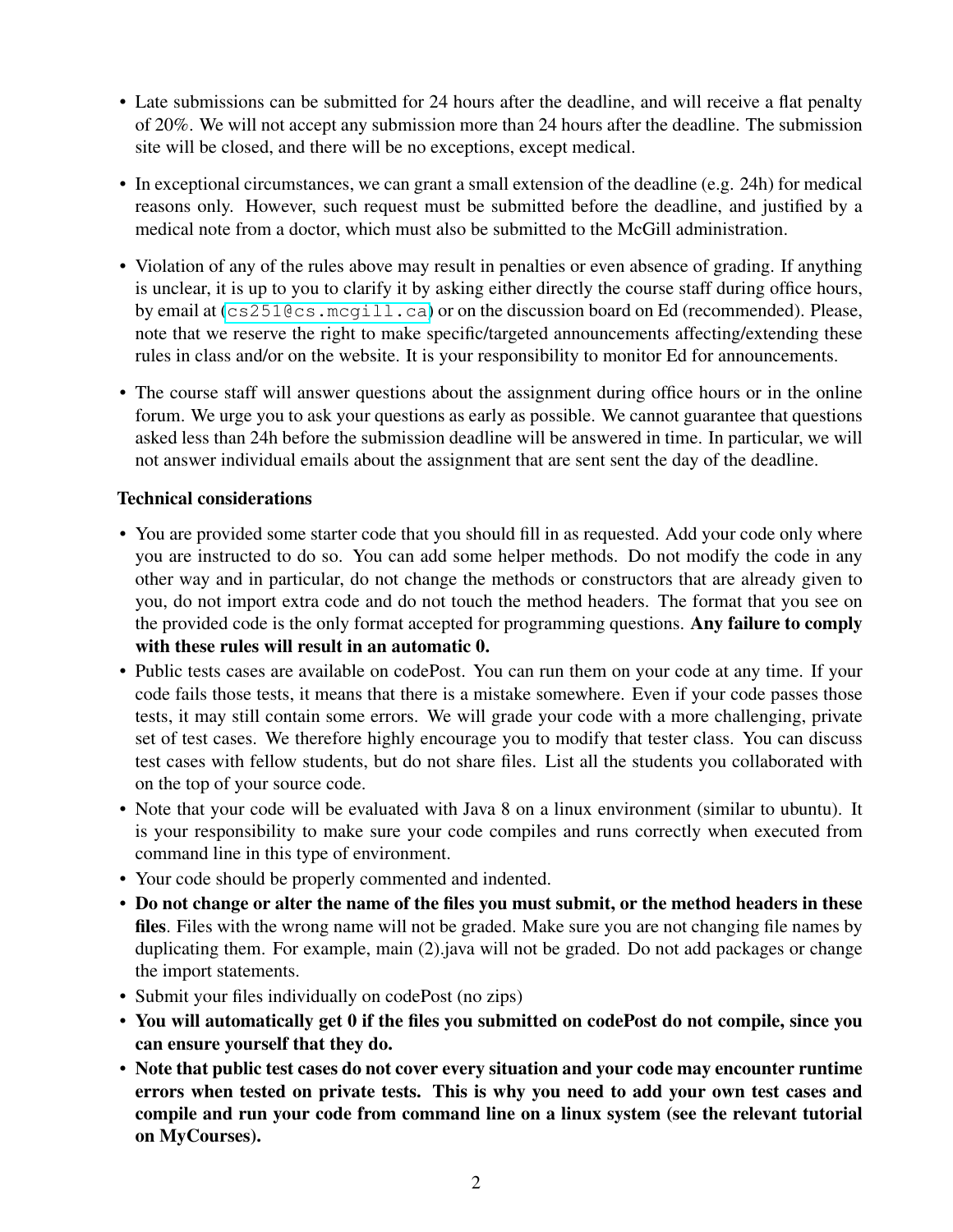Exercise 1 (Disjoint sets (24 points)) We want to implement a disjoint set data structure with union and find operations. The template for this program is available on the course website and named DisjointSets.java.

In this question, we model a partition of n elements with distinct integers ranging from 0 to  $n - 1$  (i.e. each element is represented by an integer in  $[0, \dots, n-1]$ , and each integer in  $[0, \dots, n-1]$  represent one element). We choose to represent the disjoint sets with trees, and to implement the forest of trees with an array named par. More precisely, the value stored in par $[i]$  is parent of the element i, and  $par[i] == i$  when i is the root of the tree and thus the representative of the disjoint set.

You will implement union by rank and the *path compression* technique seen in class. The rank is an integer associated with each node. Initially (i.e. when the set contains one single object) its value is 0. Union operations link the root of the tree with smaller rank to the root of the tree with larger rank. In the case where the rank of both trees is the same, the rank of the new root increases by 1. You can implement the rank with a specific array (called  $rank$ ) that has been added to the template, or use the array par (this is tricky). Note that path compression does not change the rank of a node.

Download the file DisjointSets.java, and complete the methods find(int i) as well as union(int i, int j). The constructor takes one argument n (a strictly positive integer) that indicates the number of elements in the partition, and initializes it by assigning a separate set to each element.

The method find(int i) will return the representative of the disjoint set that contains i (do not forget to implement path compression here!). The method union (int i, int j) will merge the set with smaller rank (for instance  $\pm$ ) in the disjoint set with larger rank (in that case  $\pm$ ). In that case, the root of the tree containing  $\pm$  will become a child of the root of the tree containing  $\pm$ ), and return the representative (as an integer) of the new merged set. Do not forget to update the ranks. In the case where the ranks are identical, you will merge  $\pm$  into  $\pm$ .

Once completed, compile and run the file DisjointSets.java. It should produce the output available in the file unionfind.txt available on the course website.

Note: You will need to complete this question to implement Exercise 2.

Exercise 2 (Minimum Spanning trees (24 points)) We will implement the Kruskal algorithm to calculate the minimum spanning tree (MST) of an undirected weighted graph. Here you will use the file DisjointSets.java completed in the previous question and two other files: WGraph.java and Kruskal.java available on the course website. You will need the classes DisjointSets and WGraph to execute Kruskal. java. Your role will be to complete two methods in the template Kruskal.java.

The file WGraph. java implements two classes WGraph and Edge. An Edge object stores all informations about edges (i.e. the two vertices and the weight of the edge), which are used to build graphs.

The class WGraph has two constructors WGraph() and WGraph(String file). The first one creates an empty graph and the second uses a file to initialize a graph. Graphs are encoded using the following format. The first line of this file is a single integer  $n$  that indicates the number of nodes in the graph. Each vertex is labelled with an number in  $[0, \dots, n-1]$ , and each integer in  $[0, \dots, n-1]$ represents one and only one vertex. The following lines respect the syntax " $n_1$   $n_2$  w", where  $n_1$  and  $n_2$ are integers representing the nodes connected by an edge, and w the weight of this edge.  $n_1$ ,  $n_2$ , and w must be separated by space(s). An example of such file can be found on the course website with the file g1.txt. These files will be used as an input in the program Kruskal.java to initialize the graphs. Thus, an example of a command line is java Kruskal q1.txt.

The class WGraph also provide a method addEdge (Edge  $e$ ) that adds an edge to a graph (i.e. an object of this class). Another method listOfEdgesSorted() allows you to access the list of edges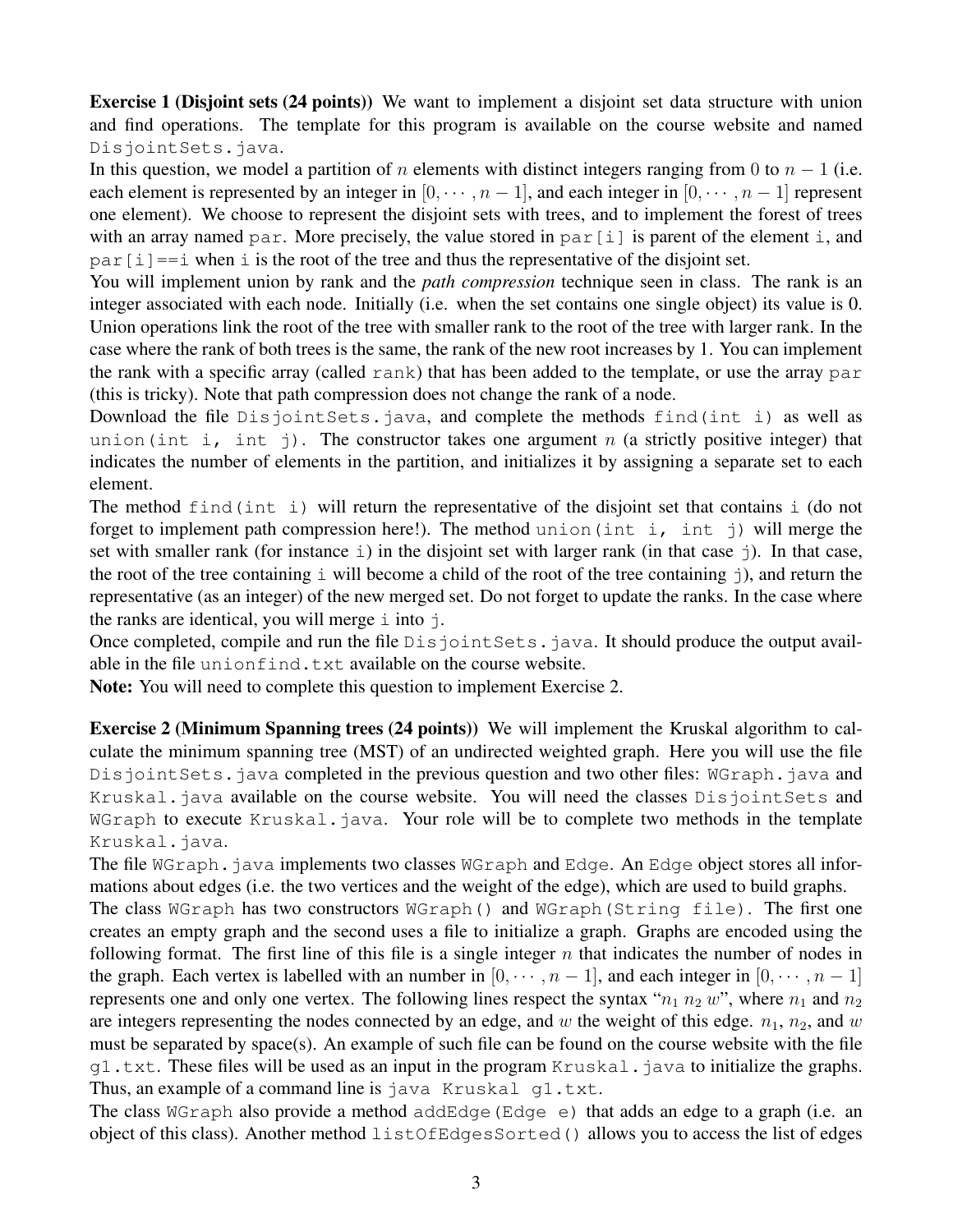of a graph in the increasing order of their weight.

You task will be to complete the two static methods is Safe (Disjoint Sets p, Edge e) and kruskal (WGraph q) in Kruskal.java. The method isSafe considers a partition of the nodes p and an edge e, and should return  $True$  if it is safe to add the edge e to the MST, and False otherwise. The method kruskal will take a graph object of the class WGraph as an input, and return another WGraph object which will be the MST of the input graph.

Once completed, compile all the java files and run the command line java Kruskal g1.txt. An example of the expected output is available in the file  $mst1.txt$ . You are invited to run other examples of your own to verify that your program is correct. Note that you need to compile it with the two other files for it to work.

Exercise 3 (Greedy algorithms (52 points)) In this exercise you will plan your homework with a greedy algorithm. The input is a list of homeworks defined by three arrays: deadlines (when the homework is due), weights (relative importance of the homework towards your final grade), and completion times (number of hours required to complete a homework). These arrays have the same size, and they contain integers between 0 to 99. The index of each entry in the array represents a single homework. For example, homework 2 is defined as a homework with deadlines[2], weights[2], and completionTime[2].

Your task is to output a homeworkPlan. homeworkPlan is an ArrayList of integers, of size equal to the number of time slots available to complete the homeworks. Each entry in the array represents a 1 hour timeslot, starting at 0, and ending at last-deadline+ $x - 1$ , where x is whatever additional time was needed to complete late homework. For each timeslot, homeworkPlan indicates the homework which you plan to do during that slot.

You can only work on one project at a time, and must work on it until complete. The homeworks are due at the beginning of a time slot x, so the last time slot you can work on it unpenalized is x-1. If a homework is due at  $t=14$ , then the last opportunity to work on it without consequence is  $t=13$ . Homework can be submitted late. For every hour surpassing the due date, lose 10% of the weight assigned to that homework. If a homework takes 3 hours to complete, and is worth 10%, submitting 2 hours late would result in 8% instead of 10%. Starting a homework past the due date results in 0 credits. Note that sometimes you will be given too much homework to complete in time, and that is okay.

You should also update grade in HW\_Sched, which is your total grade based on the sum of the weights of the homework you completed. Completing all but one homework with a weight of 10 and no late penalties should yield a grade of 90%.

The input arrays are unsorted, as part of the greedy algorithm, the template we provide sorts the homeworks using Java's Collections.sort(). This sort function uses Java's compare() method, which takes two objects as input, compares them, and outputs the order they should appear in. The template will ask you to override this compare() method, which will alter the way in which the assignments will be ordered.

Given two assignments A1 and A2, the method compare should output:

- 0, if the two items are equivalent
- 1, if A1 should appear after A1 in the sorted list
- -1, if A2 should appear after A1 in the sorted list